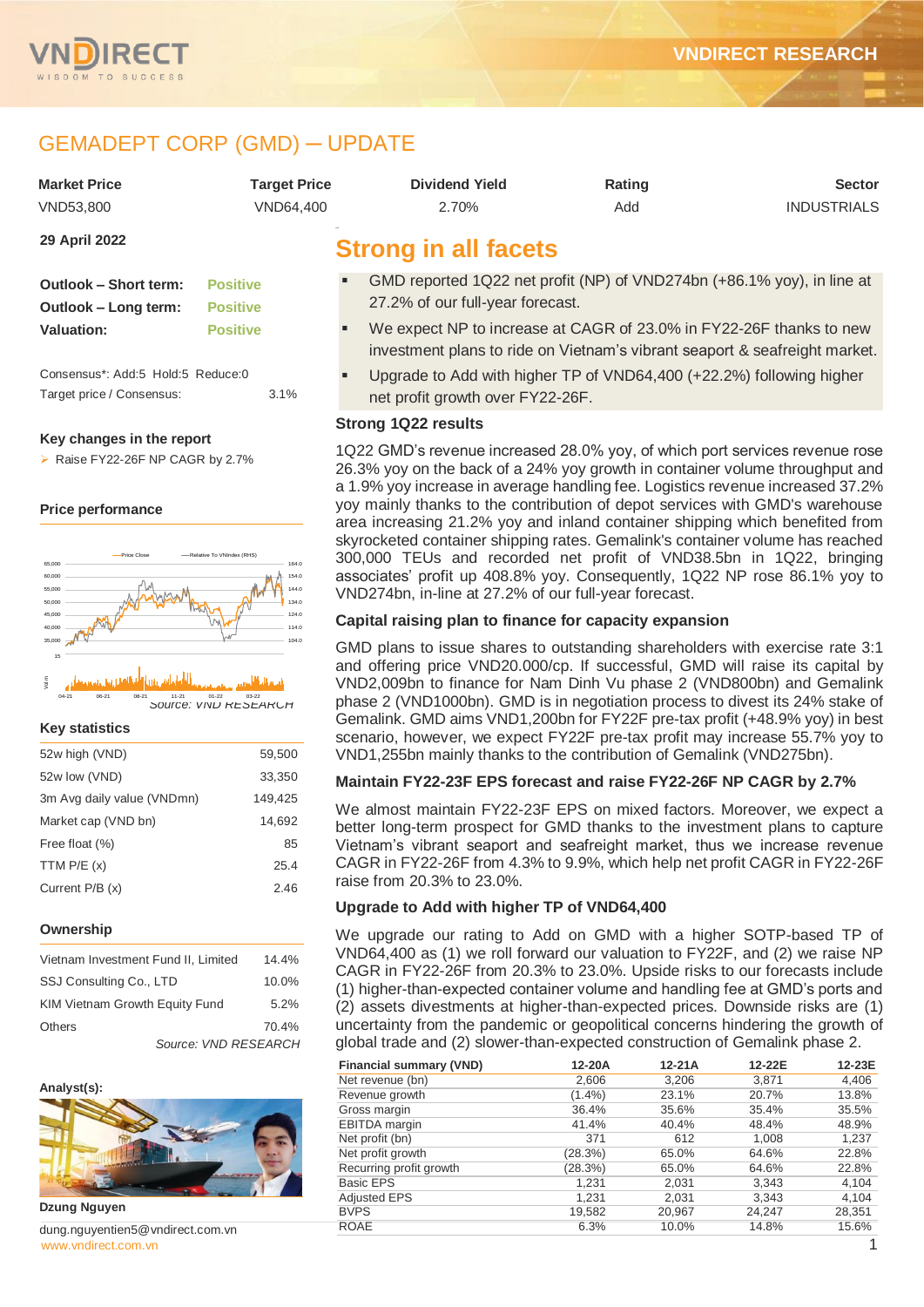

## **STRONG IN ALL FACETS**

#### **Investment thesis**

#### **We like GMD for:**

- GMD maintain its leading position among seaport operators, with outstanding capacity, integrated comprehensive logistics system, providing customers a full supply chain services. GMD's earnings growth engine is Gemalink, Vietnam's most modern deep-water port with the capable of accommodating 250,000 DWT fully loaded vessels, locating in Cai Mep – Thi Vai port cluster, which is well-positioned to ride on the buoyant ocean trade.
- Following a zero-covid strategy, China has introduced lockdown measures in its two biggest cities, Beijing and Shanghai, leading to the congestion in China major ports, along with war between Russia and Ukraine have caused seafreight to skyrocket recently. Global container index has surged 76.1% yoy in 1Q22. We believe these factors could maintain high sea freight rates in FY22-23F before cooling down in FY24F, which will benefit GMD's inland container shipping. Besides, we believe Vietnam will benefit from the congested supply chains of consumer goods in major producers such as Ukraine and China, leading to the vibrant import-export activities as well as the seaport and seafreight market.
- GMD plans to issue shares to outstanding shareholders with exercise rate 3:1 and offering price VND20,000/share. If successful, GMD will raise its capital by VND2,009bn to finance for Nam Dinh Vu phase 2 (VND800bn) and Gemalink phase 2 (VND1,000bn). GMD is in negotiation process to divest its 24% stake of Gemalink. We believe these are strong catalysts for GMD's stock price in near-term.

Investment risks:

- Upside risks to our forecasts include (1) higher-than-expected container volume and handling fee at GMD's ports and (2) assets divestments at higher-than-expected prices.
- Downside risks are (1) uncertainty arising from the China zero-covid or geopolitical concerns hindering the growth of global trade including Vietnam and (2) slower-than-expected construction of Gemalink phase 2.

#### **Upgrade to Add with higher SOTP-based TP of VND64,400**

We upgrade our rating to Add on GMD with a higher SOTP-based TP of VND64,400 (+22.2%) as (1) we roll forward our valuation to FY22F, and (2) we raise net profit CAGR in FY22-26F from 20.3% to 23.0% thanks the investment plans to capture Vietnam's vibrant seaport and seafreight market in the coming periods. Our WACC of 11.9% on GMD's core business valuation is derived from: (1) a risk free rate of 3%; (2) beta of 0.93 and (3) equity risk premium of 11%.

#### **Figure 1: SOTP valuation**

|                                   | Source: VNDIRECT RESEARCH |
|-----------------------------------|---------------------------|
| Equity value per share (VND)      | 64.400                    |
| No. of outstanding share (m)      | 301                       |
| Total equity value (VNDbn)        | 19,398                    |
| Equity value on real estate       | 1.021                     |
| Equity value on rubber plantation | 1.414                     |
| Equity value on core business     | 16,963                    |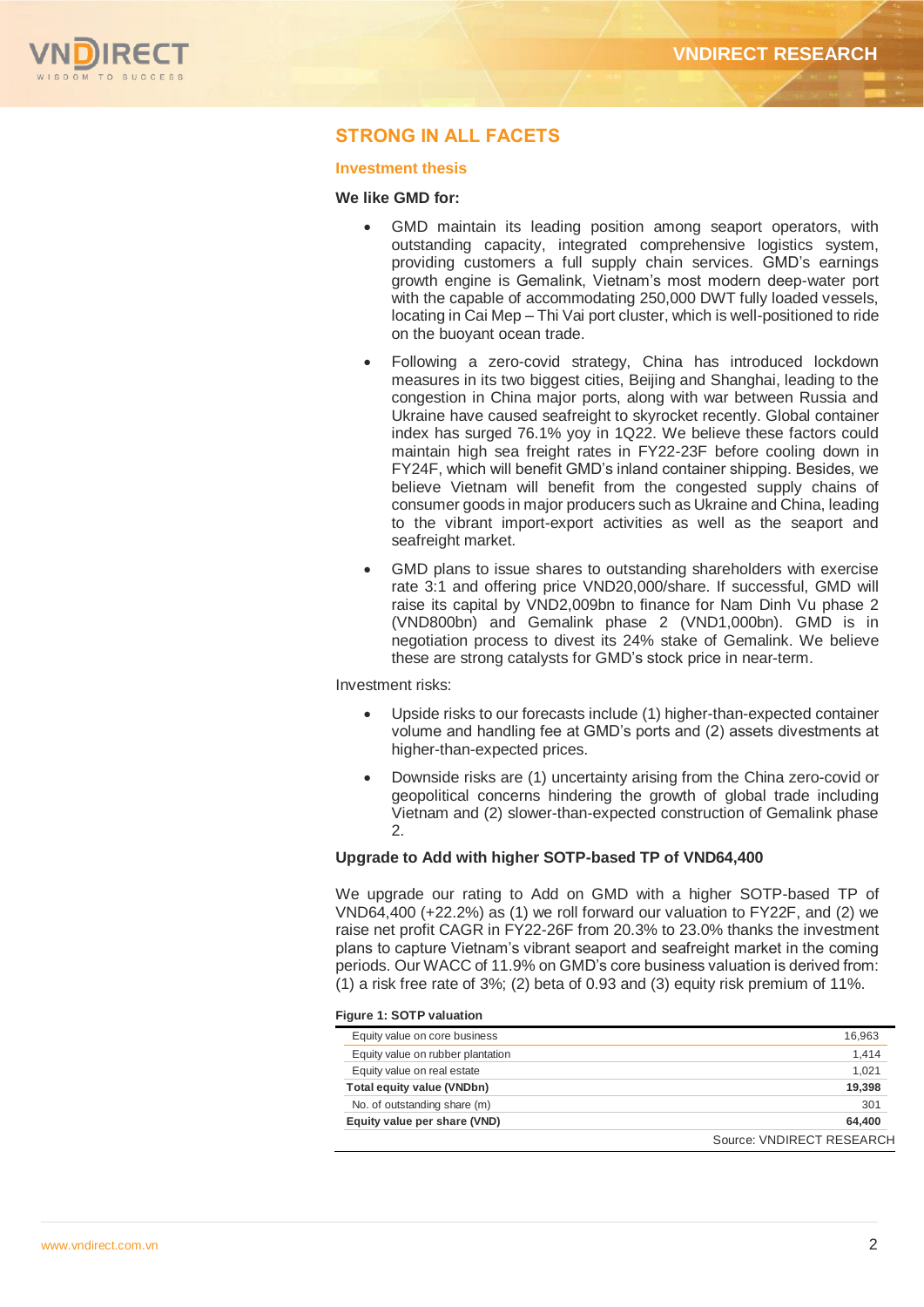#### $\epsilon$  $T<sub>O</sub>$ **SUCCESS**

 $\overline{a}$ 

| <b>Assumptions</b>  | Value                     |
|---------------------|---------------------------|
| <b>Beta</b>         | 0.93                      |
| Market risk premium | 11.0%                     |
| Risk free rate      | 3.0%                      |
| Cost of equity      | 13.2%                     |
| Cost of debt        | 8.5%                      |
| Corporate tax       | 20.0%                     |
| <b>WACC</b>         | 11.9%                     |
| Permanent growth    | 5.0%                      |
|                     | Source: VNDIRECT RESEARCH |

# **Figure 2: Assumptions Figure 3: Equity value on core business (Unit: VNDbn)**

| Value                     | <b>DCF</b> method                                | Value                     |
|---------------------------|--------------------------------------------------|---------------------------|
| 0.93                      | Present value of future cashflow to firm (VNDbn) | 8,932                     |
| 11.0%                     | Present value of Terminal Value (VNDbn)          | 9,989                     |
| 3.0%                      | Port and logistics value (VNDbn)                 | 18,921                    |
| 13.2%                     | Less: Net debt (VNDbn)                           | (1,922)                   |
| 8.5%                      | Less: Preferred securities                       |                           |
| 20.0%                     | Plus: Cash and short-term investment (VNDbn)     | 689                       |
| 11.9%                     | Less: Minority interest (VNDbn)                  | (726)                     |
| 5.0%                      | Equity value on core business                    | 16,963                    |
| Source: VNDIRECT RESEARCH |                                                  | Source: VNDIRECT RESEARCH |

#### **Figure 4: Discounted cash flow model (Unit: VNDbn)**

|                            |          | $\overline{\phantom{a}}$ |        |        |             |        |                           |        |
|----------------------------|----------|--------------------------|--------|--------|-------------|--------|---------------------------|--------|
|                            | 2022F    | 2023F                    | 2024F  | 2025F  | 2026F       | 2027F  | 2028F                     | 2029F  |
| EBIT                       | 1,460    | 1,733                    | 1,737  | 2,067  | 2,167       | 2,293  | 2,431                     | 2,680  |
| Add: Depreciation          | 421      | 421                      | 421    | 421    | 421         | 421    | 421                       | 421    |
| Less: Capital Expenditure  | $-1,102$ | $-100$                   | $-100$ | $-100$ | $-100$      | $-100$ | $-100$                    | $-100$ |
| Changes in working capital | -459     | $-878$                   | $-169$ | $-235$ | $-199$      | $-178$ | $-169$                    | $-155$ |
| Free Cashflow (FCF)        | 320      | 1.176                    | 889,   | 2,153  | 2,289       | 2,436  | 2,583                     | 2,846  |
| Less: Tax Paid             | $-129$   | $-149$                   | $-149$ | $-163$ | $-178$      | $-200$ | $-223$                    | $-265$ |
| Free Cashflow To Firm      | 192      | 1.027                    | 1.740  | 1,990  | 2.111       | 2,235  | 2,360                     | 2,581  |
| PV of FCFF                 | 192      | 918                      | 1,391  | 1,422  | <b>349.</b> | 1,277  | 1,205                     | 1,178  |
|                            |          |                          |        |        |             |        | Source: VNDIRECT RESEARCH |        |

# **Figure 5: Peer comparison**

| Company name                       | <b>Ticker</b>   |    | Price  | <b>Target</b><br>price | Recomm.        | Mkt cap     | P/E   |      | 3-year<br><b>EPS</b> | P/BV  |       | <b>ROE (%)</b> |                           | <b>EV/EBITDA</b> |       |
|------------------------------------|-----------------|----|--------|------------------------|----------------|-------------|-------|------|----------------------|-------|-------|----------------|---------------------------|------------------|-------|
|                                    |                 |    | LC\$   | LC\$                   |                | US\$m       | 2022F |      | 2023F CAGR (%)       | 2022F | 2023F | 2022F          | 2023F                     | 2022F            | 2023F |
| Domestic ports                     |                 |    |        |                        |                |             |       |      |                      |       |       |                |                           |                  |       |
| Port of Hai Phong JSC              | <b>PHP VN</b>   |    | 21,700 | 29,200                 | ADD            | 309.1       | 11.8  | 11.4 | $-2.9$               | 1.6   | 1.4   | 14.2           | 13.2                      | 6.5              | 6.2   |
| Gemadept Corp                      | <b>GMD VN</b>   |    | 53,800 | 64,400                 | ADD            | 706.4       | 16.2  | 13.2 | 27.3                 | 2.2   | 1.9   | 14.8           | 15.6                      | 9.8              | 8.6   |
| Vietnam Container Shipping         | VSC VN          |    | 46,800 | <b>NA</b>              | NR.            | 224.8       | 25.8  | 23.7 | 4.3                  | 1.8   | 1.6   | 14.5           | 14.3                      | 5.9              | 5.5   |
| Sai Gon Port Jsc                   | <b>SGP VN</b>   |    | 31,900 | <b>NA</b>              | <b>NR</b>      | 300.6       | 17.3  | 15.4 | 109.0                | 2.1   | 1.8   | 17.8           | 21.7                      | 5.1              | 4.4   |
| Hai An Transport & Stevedoring JSC | <b>HAH VN</b>   |    | 74.500 | <b>NA</b>              | <b>NR</b>      | 221.7       | 7.1   | 5.9  | 71.0                 | 2.3   | 1.7   | 42.1           | 35.6                      | 4.3              | 3.6   |
| Vietnam average                    |                 |    |        |                        |                |             | 15.6  | 13.9 |                      | 2.0   | 1.7   | 20.7           | 20.1                      | 6.3              | 5.6   |
| Vietnam median                     |                 |    |        |                        |                |             | 16.2  | 13.2 |                      | 2.1   | 1.7   | 14.8           | 15.6                      | 5.9              | 5.5   |
| <b>Regional ports</b>              |                 |    |        |                        |                |             |       |      |                      |       |       |                |                           |                  |       |
| Adani Ports And                    | <b>ADSEZ IN</b> |    | 885    | <b>NA</b>              |                | NR 24,422.1 | 31.6  | 25.3 | <b>NA</b>            | 4.6   | 4.0   | 16.9           | 17.1                      | 20.6             | 16.8  |
| Xiamen Interna-A                   | 600897 CH       |    | 14     | <b>NA</b>              | NR.            | 643.8       | 21.3  | 11.4 | <b>NA</b>            | 1.1   | 1.0   | 5.2            | 9.3                       | 6.8              | 4.4   |
| Namyong Terminal                   | <b>NYT</b>      | ТB | 5      | <b>NA</b>              | N <sub>R</sub> | 169.0       | 19.3  | 15.7 | <b>NA</b>            | 1.8   | 1.7   | 9.0            | 10.8                      | 6.7              | 6.2   |
| Regional average                   |                 |    |        |                        |                |             | 24.1  | 17.5 |                      | 2.5   | 2.3   | 10.4           | 12.4                      | 11.4             | 9.1   |
| Regional median                    |                 |    |        |                        |                |             | 21.3  | 15.7 |                      | 1.8   | 1.7   | 9.0            | 10.8                      | 6.8              | 6.2   |
|                                    |                 |    |        |                        |                |             |       |      |                      |       |       |                | Source: VNDIRECT RESEARCH |                  |       |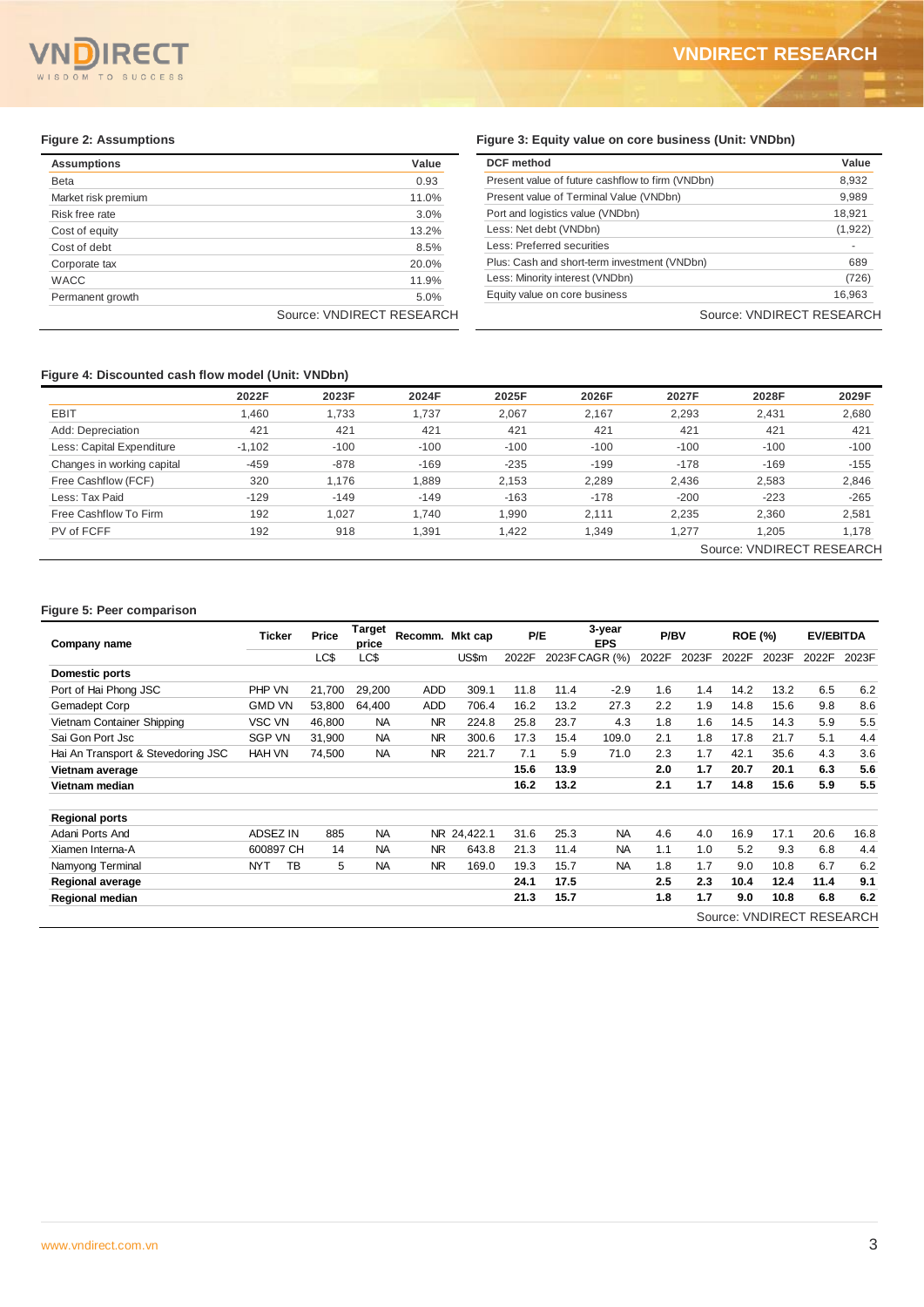### **Strong 1Q22 results**

#### **Figure 6: GMD's 1Q22 business results summary**

|                             | vs previous |             |                    |                                                                                                                                                                                                                                                                                                                                                           |
|-----------------------------|-------------|-------------|--------------------|-----------------------------------------------------------------------------------------------------------------------------------------------------------------------------------------------------------------------------------------------------------------------------------------------------------------------------------------------------------|
|                             | <b>1Q22</b> | <b>1Q21</b> | % yoy              | forecast Comments                                                                                                                                                                                                                                                                                                                                         |
| Net revenue                 | 880         | 687         | 28.0%              | 25.8%                                                                                                                                                                                                                                                                                                                                                     |
| - Port services             | 736         | 582         | 26.3%              | Higher than our expectation. In 1Q22, we estimate GMD's container volume throughput to<br>increase 24% yoy amid a 6.0% yoy increase in Vietnam container volume thoughput.<br>Average selling price (ASP) increased 1.9% yoy as the oversupply in Hai Phong port<br>25.1% cluster has gradually decreased.                                                |
| - Logistics services        | 144         | 105         | 37.2%              | Higher than our expectation. In 1Q22, logistics services revenue increased 37.2% yoy<br>mainly thanks to the contribution of depot services with GMD's warehouse area increasing<br>21.2% yoy and inland container shipping which benefited from skyrocketed container<br>30.1% shipping rates (global container freight index surged 76.1% yoy in 1Q22). |
| Gross profit                | 352         | 259         | 36.0%              | 28.5%                                                                                                                                                                                                                                                                                                                                                     |
|                             |             |             |                    |                                                                                                                                                                                                                                                                                                                                                           |
| <b>Blended gross margin</b> | 40.02%      |             | 37.67% +2.35% pts  | Gross margin of port services increased 0.76% pts yoy in 1Q22 as higher revenue offsets                                                                                                                                                                                                                                                                   |
| - GM of port services       | 40.02%      |             | 39.26% +0.76% pts  | fixed cost.                                                                                                                                                                                                                                                                                                                                               |
| - GM of logisctics services | 40.07%      |             | 28.88% +11.19% pts | Gross margin of logistcs services increased 11.19% pts yoy thanks to the hike in container<br>shipping rates.                                                                                                                                                                                                                                             |
| Selling expenses            | 39          | 34          | 14.8%              | 21.9%                                                                                                                                                                                                                                                                                                                                                     |
| G&A                         | 71          | 66          | 7.9%               | 19.3%                                                                                                                                                                                                                                                                                                                                                     |
| Associates' profit          | 126         | 25          | 408.8%             | Lower than our expectation. Gemalink's container volume has reached 300,000 TEUs and<br>18.4% recorded net profit of VND38.5bn in 1Q22.                                                                                                                                                                                                                   |
| Financial income            | 4           | 22          | $-80.5%$           | 13.5%                                                                                                                                                                                                                                                                                                                                                     |
| Financial expenses          | 32          | 28          | 17.4%              | 16.8%                                                                                                                                                                                                                                                                                                                                                     |
| Net profit                  | 274         | 147         | 86.1%              | 27.2% In-line with our expectation.                                                                                                                                                                                                                                                                                                                       |
|                             |             |             |                    | Source: VNDIRECT RESEARCH, Company reports                                                                                                                                                                                                                                                                                                                |

### **We almost maintain FY22-23F EPS on mixed factors and raise the longterm prospect by increasing FY22-26F CAGR by 2.7%**

We change our forecasts for GMD's business results as follows:

 We increase FY22-23F port services revenue by 13.2-21.0% mainly due to brighter prospect of GMD ports in Hai Phong port cluster. The oversupply here has been gradually decreased, in which the excess capacity rate may reduce to 28.6%-25.9% in FY22-24F and many upstream ports will convert functions, thus reducing the excess capacity rate further. The low excess capacity rate could help increase the utilisation rate of GMD's ports here and GMD may also increase its ASP by 2%/4% yoy in FY22-23F, in our estimates. We also increase the utilisation rate of Nam Dinh Vu phase 2 from 30%/42% to 48%/67% in FY23-24F on the brighter outlook of Hai Phong port cluster.



### **Figure 7: The oversupply in Hai Phong port cluster has been gradually decreased (Unit: TEU)**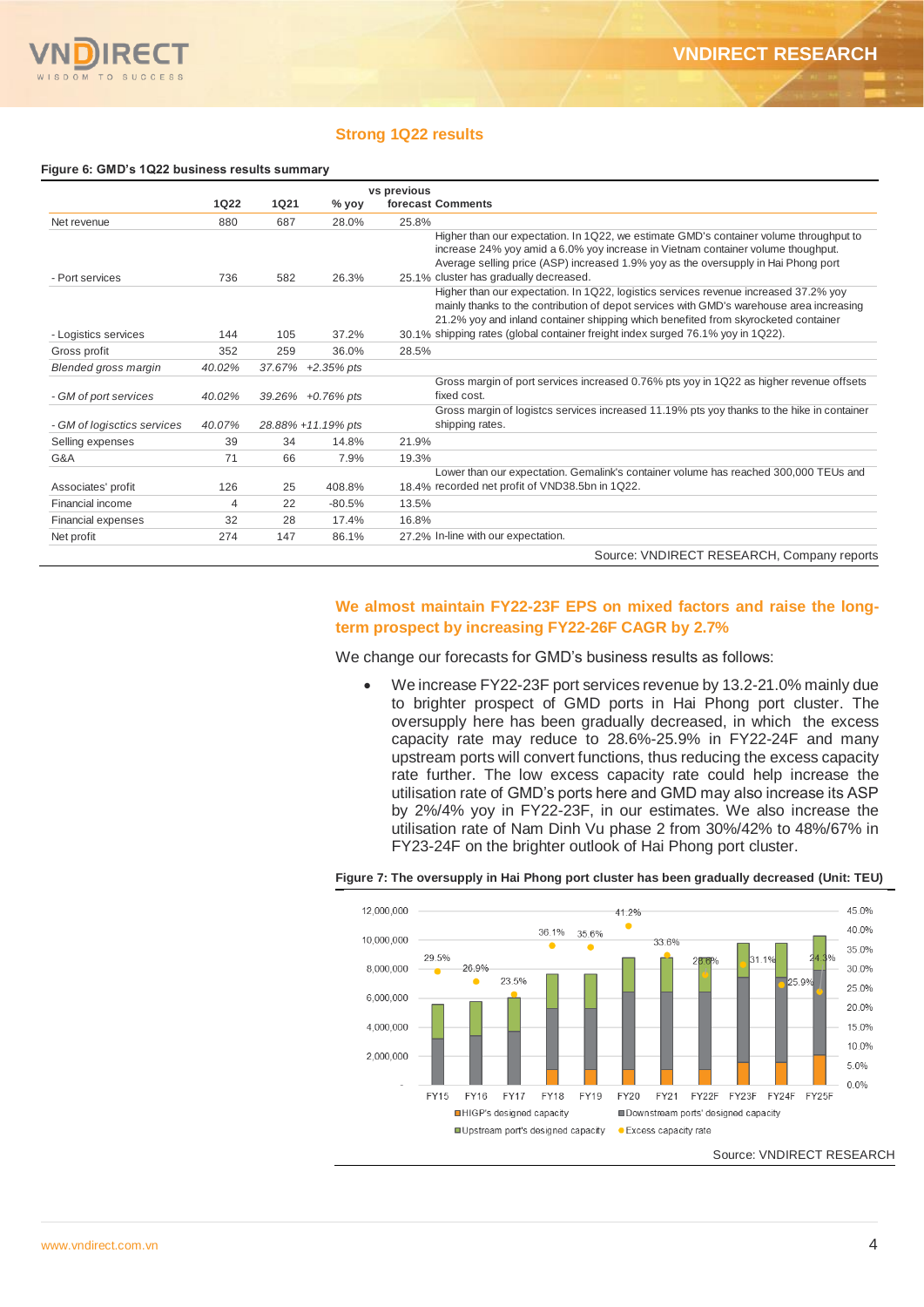

- We increase FY22-23F logistics revenue by 14.9%-31.2%. For the depot services segment, we expect GMD would increase its warehouse area by 10%/8% yoy in FY22-23F thanks to increasing warehouse demand. For the inland container shipping segment, shipping lines have deployed as much capacity as possible on the more-lucrative transpacific and Asia-Europe trades, leaving intra-Asia capacity down, leading to higher rates and more workload for GMD's inland shipping. We expect GMD's shipping volume to increase 5%/15% yoy while the inland shipping rates may adjust 20%/5% in FY22-23F as the congestion of ports in China and was between Russia and Ukraine could maintain high sea freight rates in FY22-23F before cooling down in FY24F.
- We reduce FY22-23F associates' profit by 8.7-14.8% as Gemalink phase 2 may come onstream later than expected due to construction license pending approval. We forecast Gemalink phase 2 may start construction in 4Q22F when the construction license is approved and may reach its desgined capacity (900,000 TEUs) in its first year of operation 2025F. For the entire project (phase 1 and phase 2), we expect Gemalink to operate at maximum capacity of 2,880,000 TEUs/year (utilisation rate of 120%, typically seen in ports operating at excess capacity) in 2026F, thereby contributing VND703bn net profit in FY26F, accounting for 40.9% of GMD's FY26F net profit.

|  | Figure 8: Gemalink's net profit contribution to GMD, based on our estimates |
|--|-----------------------------------------------------------------------------|
|  |                                                                             |

|                                         | <b>FY21</b> | <b>FY22F</b> | <b>FY23F</b> | <b>FY24F</b> | <b>FY25F</b> | <b>FY26F</b>              |
|-----------------------------------------|-------------|--------------|--------------|--------------|--------------|---------------------------|
| <b>Gemalink phase 1</b>                 |             |              |              |              |              |                           |
| Container throughput (TEUs)             | 700.000     | 1,500,000    | 1.800.000    | 1.800.000    | 1.800.000    | 1,800,000                 |
| Utilisation rate                        | 47%         | 100%         | 120%         | 120%         | 120%         | 120%                      |
| <b>Gemalink phase 2</b>                 |             |              |              |              |              |                           |
| Container throughput (TEUs)             |             |              |              |              | 900.000      | 1.080.000                 |
| Utilisation rate                        |             |              |              |              | 100%         | 120%                      |
| <b>Total Gemalink volume (TEUs)</b>     | 700.000     | 1.500.000    | 1.800.000    | 1.800.000    | 2.700.000    | 2.880,000                 |
| Net profit attributed to GMD<br>(VNDbn) | (37)        | 275          | 413          | 422          | 682          | 703                       |
| % contribution in GMD's NP              |             | 27.4%        | 33.7%        | 33.4%        | 42.4%        | 40.9%                     |
|                                         |             |              |              |              |              | Source: VNDIRECT RESEARCH |

Consequently, we almost maintain FY22-23F EPS on mixed factors. Moreover, we expect a better long-term prospect for GMD thanks to the investment plans to capture Vietnam's vibrant seaport and seafreight market, thus we increase revenue CAGR in FY22-26F from 4.3% to 9.9%, which help net profit CAGR in FY22-26F raise from 20.3% to 23.0%.

#### **Figure 9: Changes in our FY22-23F earnings forecast**

|                              | <b>FY21</b> |           | FY22F                              |          |           | FY23F                                      |          |
|------------------------------|-------------|-----------|------------------------------------|----------|-----------|--------------------------------------------|----------|
|                              |             |           | Old forecast New forecast % change |          |           | Old forecast New forecast % change         |          |
| Total cargo volume (TEUs)    | 1,862,910   | 2,134,695 | 2,214,428                          | 3.7%     | 2,322,897 | 2,504,849                                  | 7.8%     |
| Net revenue (VNDbn)          | 3,206       | 3,412     | 3,871                              | 13.5%    | 3,600     | 4,406                                      | 22.4%    |
| - Port services (VNDbn)      | 2,763       | 2,933     | 3,321                              | 13.2%    | 3,097     | 3,747                                      | 21.0%    |
| - Logistics services (VNDbn) | 444         | 479       | 550                                | 14.9%    | 503       | 660                                        | 31.2%    |
| Gross profit (VNDbn)         | 1,142       | 1,235     | 1,372                              | 11.1%    | 1,274     | 1,565                                      | 22.8%    |
| Selling expenses             | 154         | 180       | 186                                | 3.5%     | 190       | 212                                        | 11.6%    |
| G&A expenses                 | 295         | 369       | 347                                | $-5.8%$  | 386       | 389                                        | 0.8%     |
| Associates' profit (VNDbn)   | 237         | 681       | 622                                | $-8.7%$  | 918       | 782                                        | $-14.8%$ |
| - Gemalink (VNDbn)           | (37)        | 368       | 275                                | $-25.2%$ | 576       | 413                                        | $-28.3%$ |
| - Others (VNDbn)             | 274         | 313       | 347                                | 10.7%    | 341       | 369                                        | 8.1%     |
| Net profit (VNDbn)           | 612         | 1,006     | 1,008                              | 0.1%     | 1,252     | 1,237                                      | $-1.2%$  |
| EPS (VND)                    | 2,031       | 3,340     | 3,343                              | 0.1%     | 4,153     | 4,104                                      | $-1.2%$  |
|                              |             |           |                                    |          |           | Source: VNDIRECT RESEARCH, Company reports |          |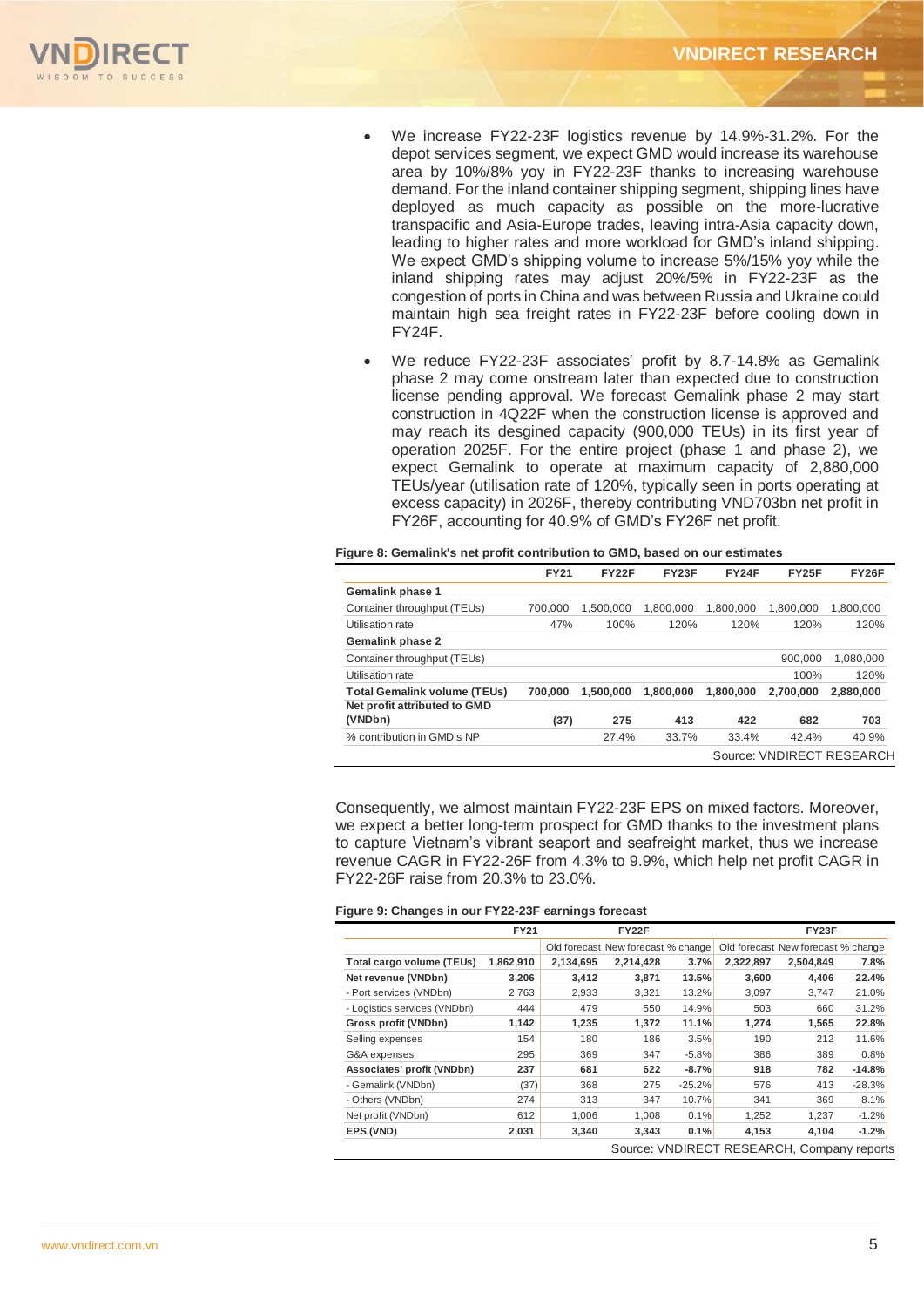#### TO  $\overline{M}$ **SUCCE**

# **VNDIRECT RESEARCH**

#### **Valuation**



#### **Income statement**

| (VNDbn)                       | 12-21A  | 12-22E   | 12-23E  |
|-------------------------------|---------|----------|---------|
| Net revenue                   | 3,206   | 3,871    | 4,406   |
| Cost of sales                 | (2,064) | (2, 499) | (2,841) |
| Gen & admin expenses          | (295)   | (347)    | (389)   |
| Selling expenses              | (154)   | (186)    | (212)   |
| <b>Operating profit</b>       | 693     | 839      | 964     |
| <b>Operating EBITDA</b>       | 1,072   | 1,259    | 1,385   |
| Depreciation and amortisation | (380)   | (421)    | (421)   |
| <b>Operating EBIT</b>         | 693     | 839      | 964     |
| Interest income               | 16      | 23       | 17      |
| Financial expense             | (84)    | (164)    | (170)   |
| Net other income              | (55)    | (55)     | (55)    |
| Income from associates & JVs  | 237     | 622      | 782     |
| Pre-tax profit                | 806     | 1,263    | 1,538   |
| Tax expense                   | (86)    | (130)    | (153)   |
| Minority interest             | (108)   | (126)    | (148)   |
| Net profit                    | 612     | 1,008    | 1,237   |
| Adj. net profit to ordinary   | 612     | 1,008    | 1,237   |
| Ordinary dividends            | (426)   | $\Omega$ | 0       |
| <b>Retained earnings</b>      | 186     | 1,008    | 1,237   |
|                               |         |          |         |

#### **Balance sheet**

| (VNDbn)                               | 12-21A | 12-22E | 12-23E |
|---------------------------------------|--------|--------|--------|
| Cash and equivalents                  | 637    | 488    | 371    |
| Short term investments                | 52     | 33     | 33     |
| Accounts receivables                  | 842    | 1,153  | 1,313  |
| Inventories                           | 69     | 120    | 137    |
| Other current assets                  | 90     | 142    | 161    |
| <b>Total current assets</b>           | 1,689  | 1,936  | 2,014  |
| Fixed assets                          | 3,067  | 3,749  | 3.428  |
| <b>Total investments</b>              | 2,830  | 3,452  | 4,109  |
| Other long-term assets                | 3,144  | 3,484  | 4,406  |
| <b>Total assets</b>                   | 10,731 | 12,620 | 13,957 |
| Short-term debt                       | 860    | 995    | 1,018  |
| Accounts payable                      | 381    | 461    | 524    |
| Other current liabilities             | 1,022  | 1,237  | 1,406  |
| <b>Total current liabilities</b>      | 2,263  | 2,693  | 2,948  |
| Total long-term debt                  | 1,061  | 1,406  | 1,103  |
| Other liabilities                     | 363    | 363    | 363    |
| Share capital                         | 3,014  | 3,014  | 3,014  |
| Retained earnings reserve             | 661    | 1,569  | 2,707  |
| <b>Shareholders' equity</b>           | 6,319  | 7.307  | 8,544  |
| Minority interest                     | 726    | 851    | 999    |
| <b>Total liabilities &amp; equity</b> | 10.731 | 12,620 | 13.957 |



#### **Cash flow statement**

| (VNDbn)                                     | $12-21A$ | 12-22E   | 12-23E   |
|---------------------------------------------|----------|----------|----------|
| Pretax profit                               | 806      | 1,263    | 1,538    |
| Depreciation & amortisation                 | 380      | 421      | 421      |
| Tax paid                                    | (103)    | (130)    | (153)    |
| Other adjustments                           | (117)    | (668)    | (823)    |
| Change in working capital                   | (2)      | (459)    | (886)    |
| Cash flow from operations                   | 965      | 427      | 97       |
| Capex                                       | (586)    | (1, 102) | (100)    |
| Proceeds from assets sales                  | 97       | O        | 0        |
| Others                                      | 132      | 47       | 166      |
| Other non-current assets changes            | 0        | O        | 0        |
| Cash flow from investing activities         | (356)    | (1,055)  | 66       |
| New share issuance                          | 0        | O        | 0        |
| Shares buyback                              | $\Omega$ | $\Omega$ | $\Omega$ |
| Net borrowings                              | 78       | 479      | (280)    |
| Other financing cash flow                   | (50)     | $\Omega$ | $\Omega$ |
| Dividends paid                              | (426)    | $\Omega$ | $\Omega$ |
| Cash flow from financing activities         | (399)    | 479      | (280)    |
| Cash and equivalents at beginning of period | 428      | 637      | 488      |
| Total cash generated                        | 210      | (149)    | (117)    |
| Cash and equivalents at the end of period   | 637      | 488      | 371      |

#### **Key ratios**

|                         | $12-21A$ | 12-22E | 12-23E |
|-------------------------|----------|--------|--------|
| <b>Dupont</b>           |          |        |        |
| Net profit margin       | 19.1%    | 26.0%  | 28.1%  |
| Asset turnover          | 0.31     | 0.33   | 0.33   |
| <b>ROAA</b>             | 6.0%     | 8.6%   | 9.3%   |
| Avg assets/avg equity   | 1.68     | 1.71   | 1.68   |
| <b>ROAE</b>             | 10.0%    | 14.8%  | 15.6%  |
| <b>Efficiency</b>       |          |        |        |
| Days account receivable | 49.7     | 50.7   | 50.7   |
| Days inventory          | 12.1     | 17.6   | 17.6   |
| Days creditor           | 67.3     | 67.3   | 67.3   |
| Fixed asset turnover    | 1.05     | 1.14   | 1.23   |
| <b>ROIC</b>             | 6.8%     | 9.5%   | 10.6%  |
| Liquidity               |          |        |        |
| Current ratio           | 0.7      | 0.7    | 0.7    |
| Quick ratio             | 0.7      | 0.7    | 0.6    |
| Cash ratio              | 0.3      | 0.2    | 0.1    |
| Cash cycle              | (5.4)    | 0.9    | 0.9    |
| Growth rate (yoy)       |          |        |        |
| Revenue growth          | 23.1%    | 20.7%  | 13.8%  |
| Operating profit growth | 47.2%    | 21.0%  | 15.0%  |
| Net profit growth       | 65.0%    | 64.6%  | 22.8%  |
| EPS growth              | 65.0%    | 64.6%  | 22.8%  |

*Source: VND RESEARCH*